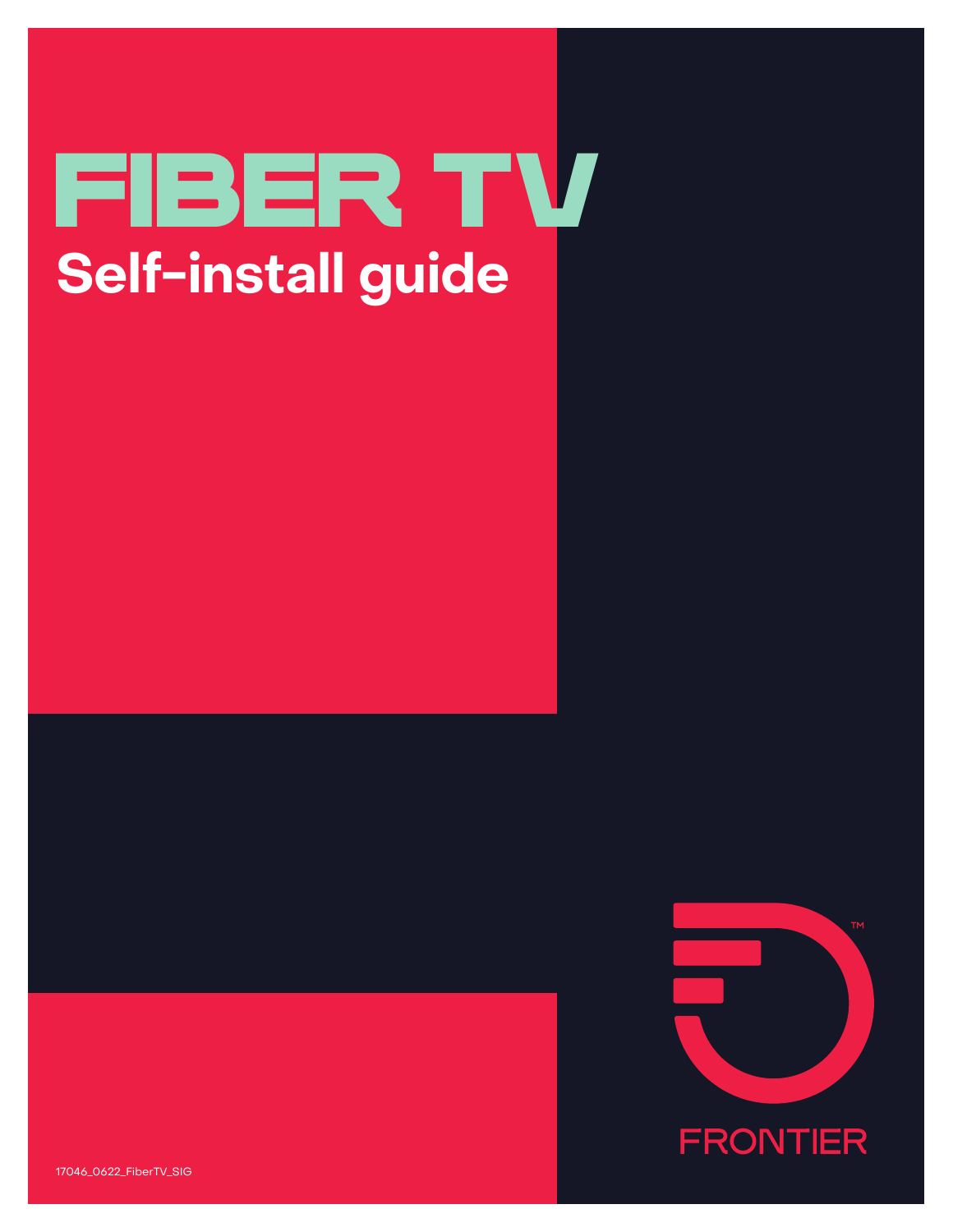### Frontier Fiber TV equipment:

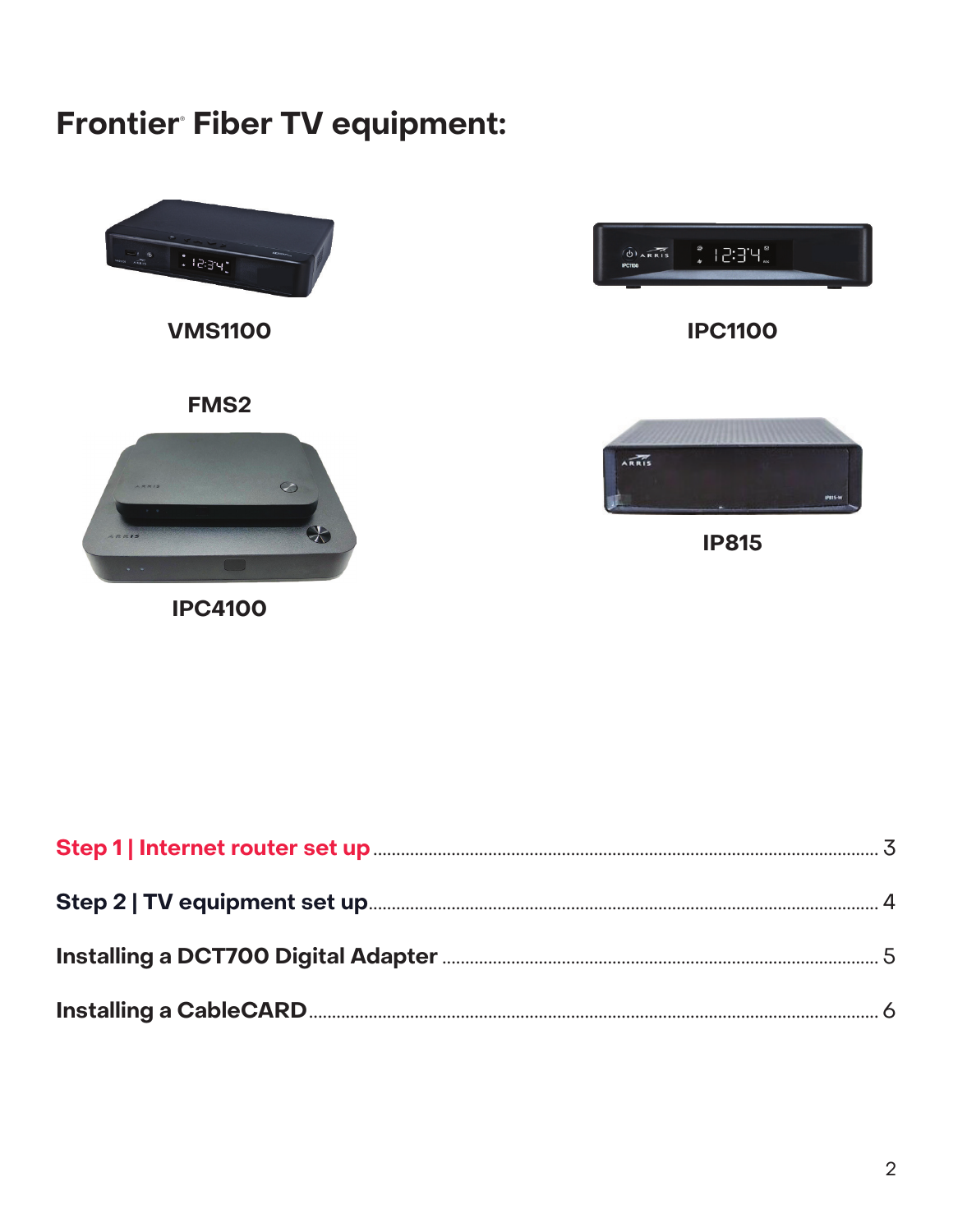### **Step 1** | **Internet router set up**

#### **Tips**

- For best Wi-Fi coverage, place your router in a central location
- If you are also connecting TV equipment, install your router first

#### **A If you received a MoCA adapter, follow Step A (the red connections)**



The globe light, on the front of the router, will flash, then become solid blue when you have internet connectivity (this may take several minutes)



∰

Connect your devices using your Wi-Fi Name and Password (see the label on the bottom of your router)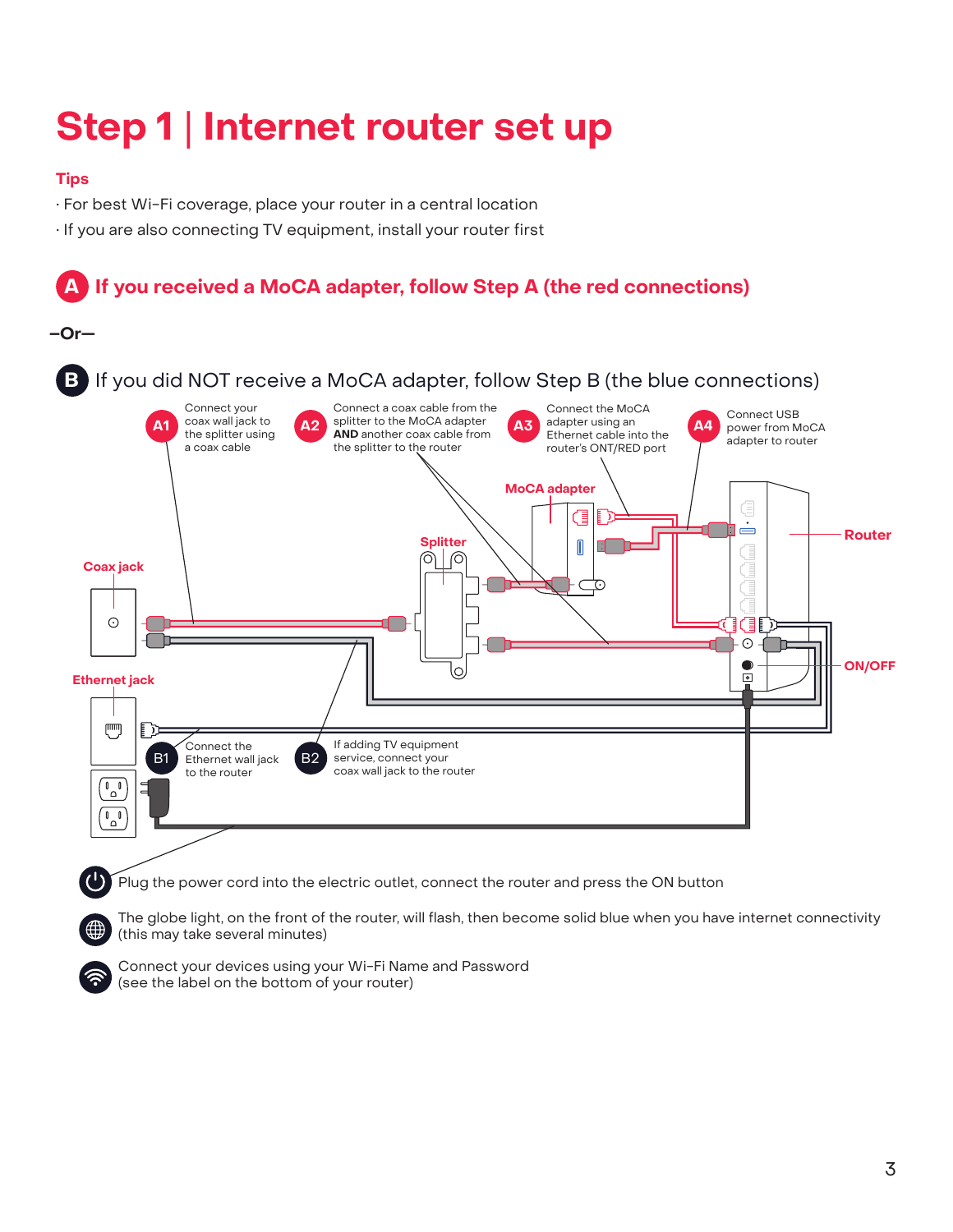## **Step 2** | **TV equipment set up**

#### **Tips**

- Your router must be connected to the internet before installing and activating your TV equipment
- If you received a DVR device, this box must be installed/activated before the other Set-Top Boxes (STB)



Press the STB power button on the remote control, turn the TV on and follow the prompts for activation

Follow the TV screen prompts for activation

#### **The activation of your video equipment is automatic and will complete within 30 minutes.**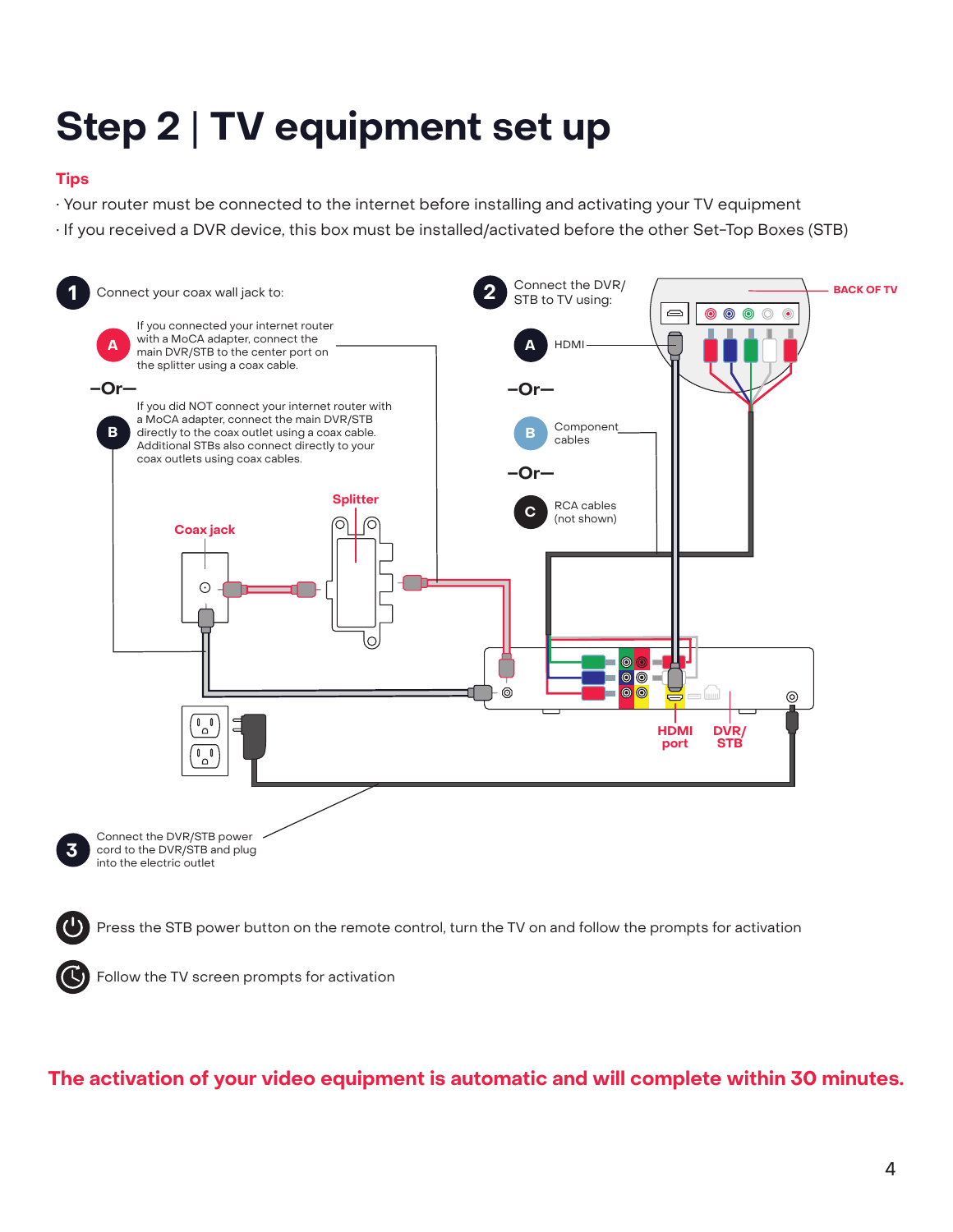## **Installing a DCT700 Digital Adapter**

- 1. Connect the coax wire from the wall outlet to the COAX IN port on the DCT700 Digital Adapter.
- 2. Connect the 2nd coax cable from the COAX OUT port on the DCT700 Digital Adapter to the TV coax port.

**Note:** RCA cables R/W/Y (not provided) could be used in lieu of coaxial cables from the adapter to the TV.

- 3. Connect the power adapter cable to the DCT700 power port.
- 4. Plug the power adapter cable into the electrical outlet.
- 5. Use the remote control to power on the device.
- 6. Contact Frontier to activate the device at 1-866-739-4319.